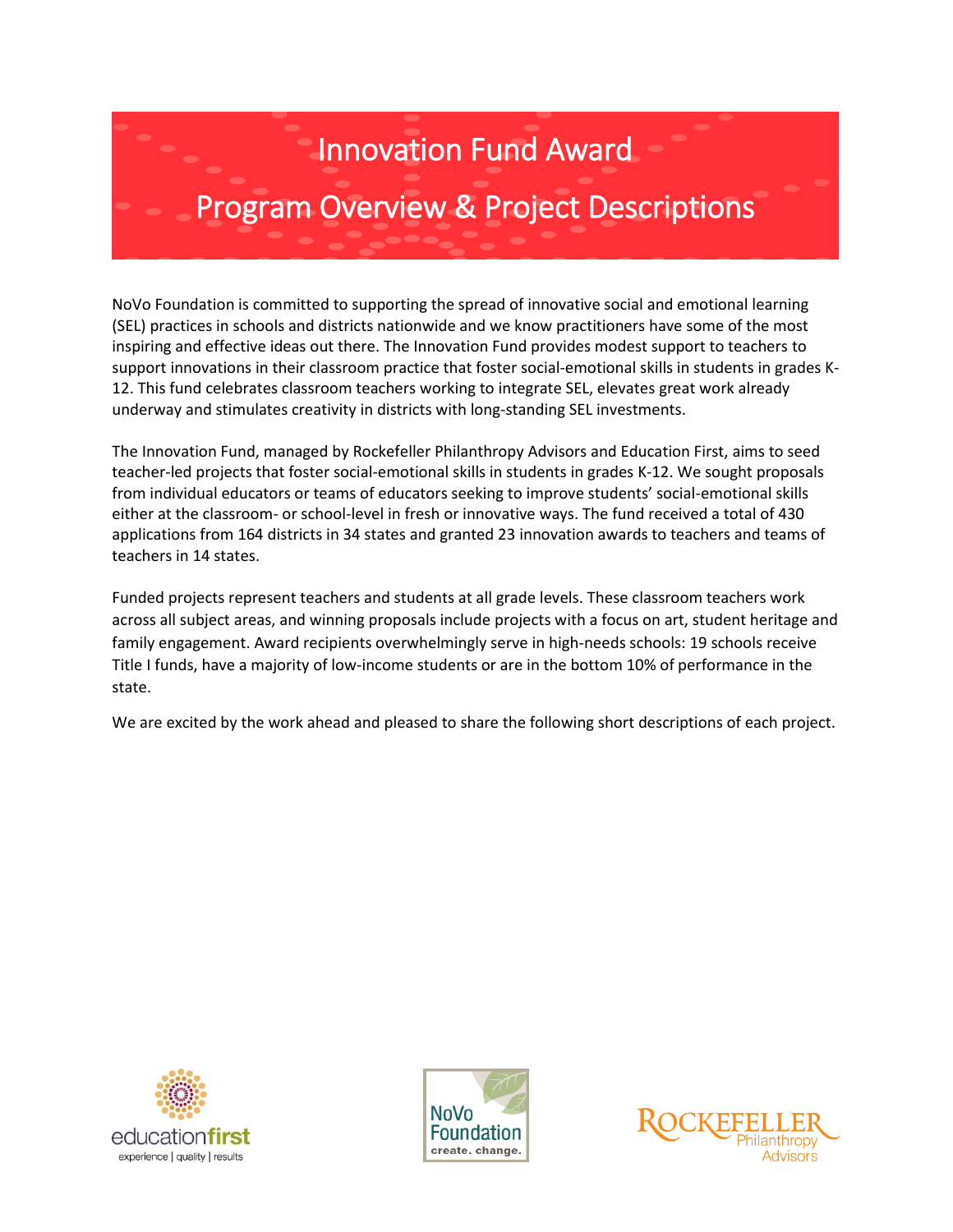# **NoVo SEL Innovation Fund Awardee Project Descriptions**

#### **Anchorage School District (AK)**

Wendler Middle School in Anchorage, Alaska is the top 3<sup>rd</sup> most diverse middle school in the nation. We are proud of our weekly 50 minute advisory program that focuses on improving our student's academic standards, building our school community, building social and emotional learning and ensuring that every student has an adult advocate. My advisory will be focused on Alaska Native Female students to encourage them to own their learning and be proud of their cultural backgrounds by participation in a variety of activities such as artwork, living off the land, mentors, elders, successful native female woman as guest speakers, and field trips that will help them to identify with their native cultures such as the Youth and Elders Conference, Alaska Federation of Natives gathering, Native Youth Olympics and the Alaska Native Heritage Center. My hope is that advisory will encourage female native students to improve; attendance, grades, behavior and be proud of an ancient culture that is uniquely theirs.

#### **Atlanta Public Schools (GA)**

The Harper Archer Middle School Mentoring program is committed to improving the total health and wellness of the students at Harper Archer Middle School. The program will embrace Social Emotional Learning (SEL) as a key component to helping disadvantage youth at our middle school reach their full potential. Once these mentees have mastered the objectives in our SEL program they will become student SEL leaders in the school. They will mentor pre-identified seventh and six grade students. Students will participate in a series of classes, workshops and field trips which embraces and helps them use Social Emotional Learning components in a real world settings.

# **Austin Independent School District (TX)**

Clifton Career Development School is excited to continue our work in SEL innovation in partnership with NoVo Foundation and Rockefeller Philanthropy Advisors. Our goal is to create a unique, interdisciplinary experience for students training to be members of the workforce upon graduation. Clifton students will use their technical knowledge to teach each other how to think critically about where their food comes from and the effect that food has on their bodies and minds. Through varied learning experiences including independent study, work-based projects, and community partnerships, our students will explore how food is produced from the seed to the plate in a local context. Moreover, they will learn about the benefits of locally, seasonally, and organically produced foods before having the opportunity to present their findings to stakeholders in the community. Please follow our progress on Twitter! #CliftonSEL

# **Bridgeport Public Schools (CT)**

Luis Mun͂oz Marin School, Bridgeport, CT is participating in the district-wide rollout of the RULER/SEL Program. Our project called "Shaping Emotional Leaders" will begin the year by building a community of Social- Emotional Learning leaders, comprised of teachers, security staff, paraprofessionals, clerical staff, support staff, and students. We plan to build on the knowledge and practice of all R.U.L.E.R. stakeholders at Marin by initiating three projects: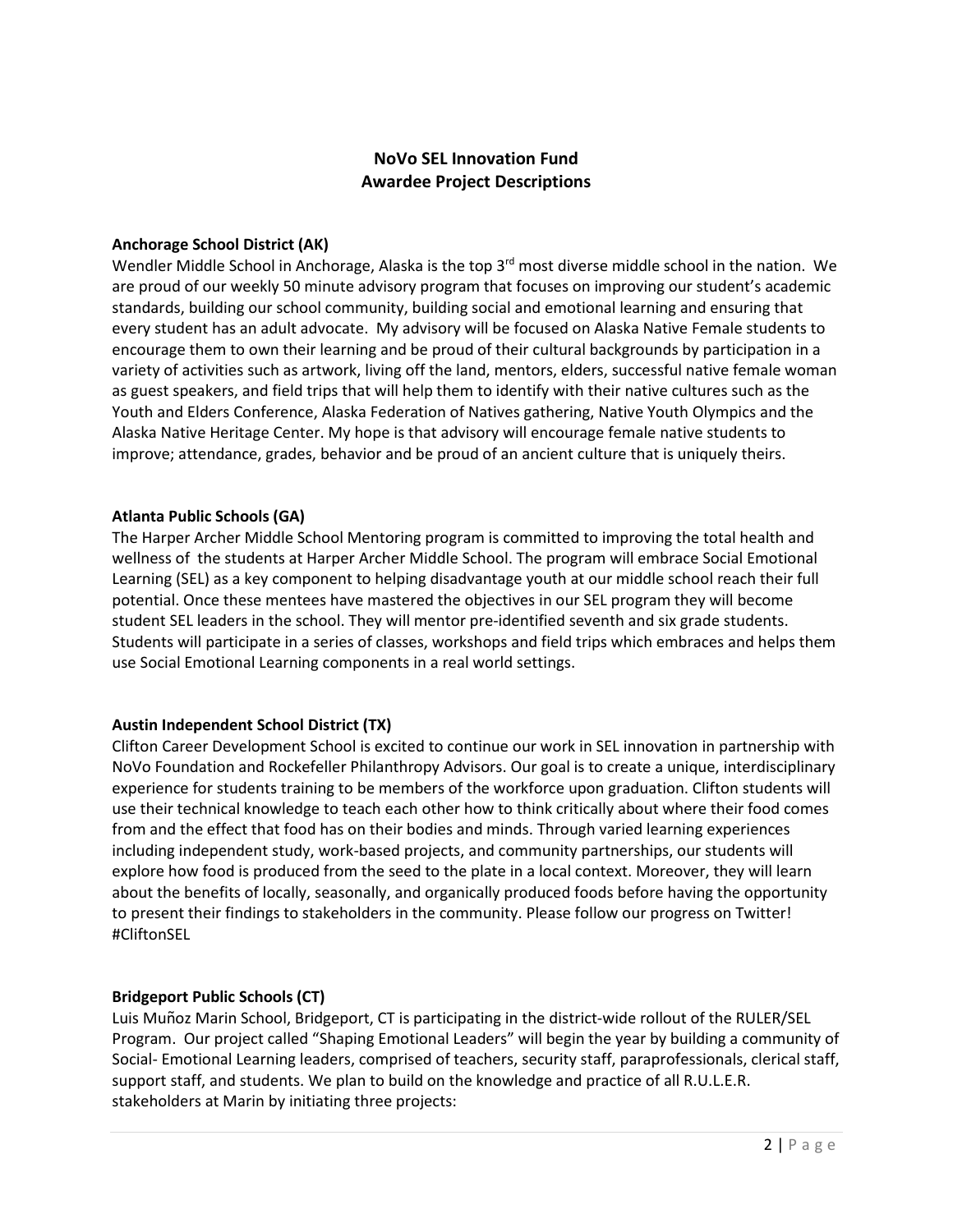- 1.) Create a R.U.L.E.R. Peer Leaders student team
- 2.) Provide each homeroom with an age- appropriate R.U.L.E.R. toolkit
- 3.) Build a Library of Emotional Intelligence that can be accessed by the school- wide community

Additionally, we will be planning a R.U.L.E.R. kick- off event in the beginning of the year to re-introduce R.U.L.E.R. and inspire student engagement by inviting the whole school on a field trip to view Inside Out at our local movie theater. Follow- up activities facilitated by R.U.L.E.R. team members will support homeroom teachers in building a R.U.L.E.R. environment in their classrooms. We will also be holding a mid- year, school- wide R.U.L.E.R. event and an end- of- the- year R.U.L.E.R. celebration. We believe these projects and events, along with our daily fidelity to R.U.L.E.R. practices, will build an emotionally intelligent community that supports not only the personal and social well- being of our students, but also promotes academic success.

## **Bridgeport Public Schools (CT)**

Waltersville School's Project called, "Together We Can", will help create an emotionally literate school driven by our newly student developed Peer Mediation Team. This project will begin in August of 2016. Last year, our Student Council members wanted to roll out a much needed Peer Mediation Team to give the students a real voice and opportunity to resolve conflicts, plan events and have students take personally responsibility in their academic learning as well as their social emotional learning. By implementing the Together We Can program we will expand the access to Literacy Resources related to feelings and emotions for our students and parents within the classrooms and the library. The Peer Mediation Team will work with each teacher to develop a Meta-Moment Cool Down Station for their classroom to address when something happens and emotions are triggered to prevent escalation and to deal with emotions in a healthy manner. Our school schedule has time planned for peer mediation sessions. Administrators, teachers, parents and students may request a peer mediation session and the trained students will mediate. Everyone in our school will know that emotions matter. They will be able to Recognize, Understand, Label, Express and Regulate their emotions so that our school will be part of a model urban school district that values and celebrates diversity and will be renowned for not only its academic excellence, but its support of the emotional well-being of the school community.

#### **Central Berkshire Regional School District (MA)**

In the Fall 2016, Doctors Without Borders/Médecins Sans Frontières (MSF) USA will launch *Forced From Home*, a traveling interactive educational exhibit designed to raise public awareness about the plight of the world's 60 million refugees, internally displaced people (IDPs), and migrants. Wahconah Regional High School will send a representative group of students from our school's chapter of the National Honor Society to the exhibit in Boston in order for students to understand the situation in a broader/deeper context and develop empathy for refugees. The students who attend the exhibit will then create a smallscale exhibit locally as well as at the National Honor Society Fall Conference to continue to raise awareness of the issue and expand the sphere of influence of this exhibit to our area. As we are a small school in a rural part of Western Massachusetts, our student population is removed from many of the direct consequences of the refugee crisis and we would like to bring the issue closer to home so that our population can understand the extent of the crisis first-hand and develop empathy for the millions of people who need our support.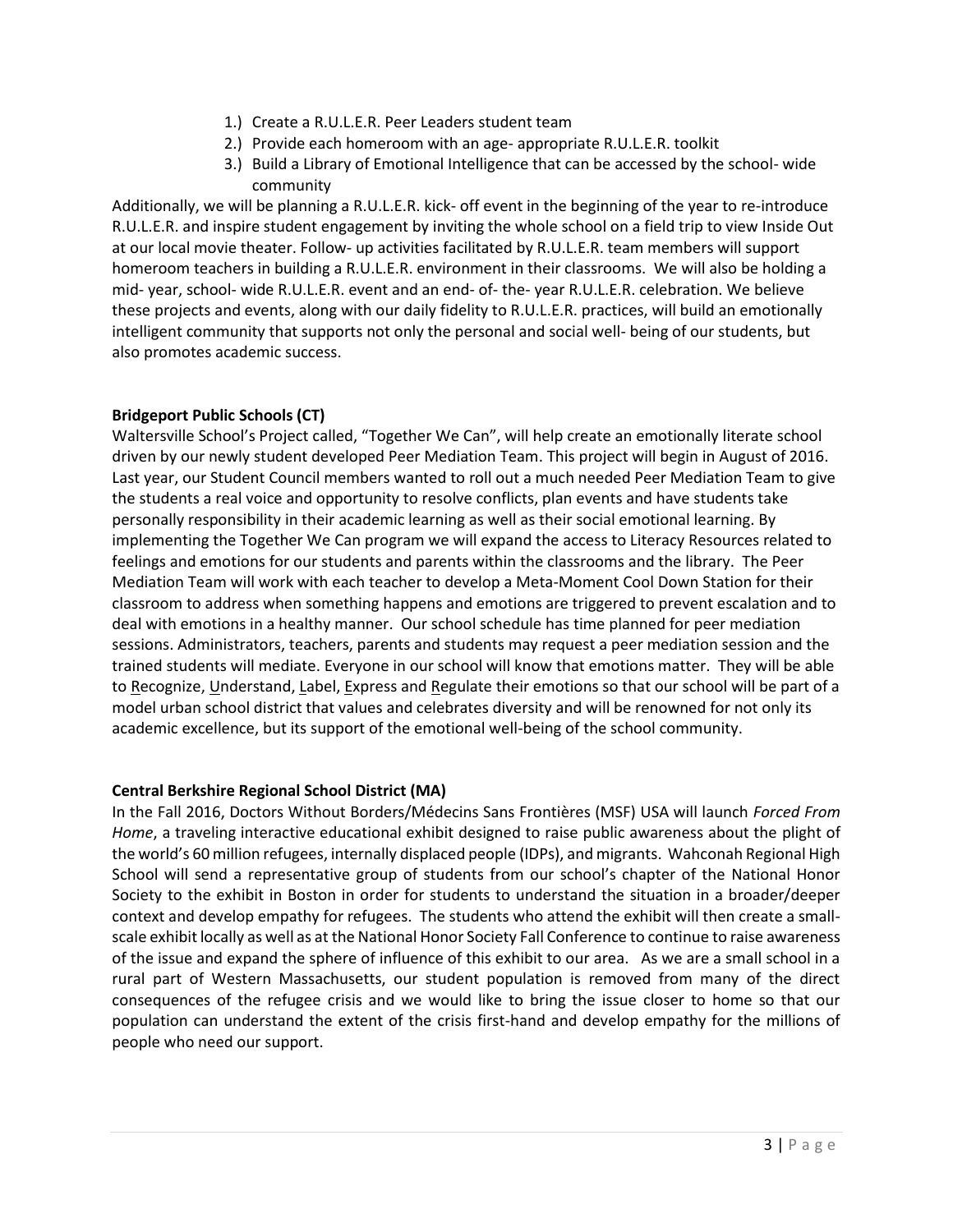#### **Chicago Public Schools (IL)**

As 8th graders from Chalmers Elementary explore the courageous choices of those who took a stand during the Civil Rights movement, they will have the opportunity to put their historical learning into practice by creating a piece of socially engaged theatre with the support of a local theatre company. During a 10 week residency, teaching artists will work with students to develop their capacity to work together as an ensemble, including crucial commitments to trust, respect, and authentic listening. In the second half of the residency, students will begin to take on leadership roles in writing, revising, choreographing, and performing a dramatic production that draws attention to a contemporary social justice issue.

#### **Cleveland Metropolitan School District (OH)**

Educator Melissa Marini Švigelj-Smith partners with SPACES, a presenting contemporary art venue, to offer Ms. Švigelj-Smith's students at the Cuyahoga County Juvenile Detention Center the opportunity to expand their classroom model based on gratitude, happiness, and service to others through the creation and appreciation of experimental art. During the school year, CCJDC students are provided monthly access to interactive art experiences through SPACES created by local, national, and international professional artists. SPACES will also facilitate hands-on and discussion-based artistic activities presented by a network of Northeast Ohio nonprofit organizations and artists. Art produced during the collaboration also serves as a source for community service projects for various non profit organizations in the Northeast Ohio area. The partnership combines artistic mediums, creativity, personal reflection, and student voice to increase self-awareness and connections to others.

#### **Cumberland Regional School District (NJ)**

The Freshman Seminar/Senior Mentoring project at Cumberland Regional High School (CRHS) in Cumberland County, NJ, will support the transition to high school for incoming, academically at-risk ninth-graders. The project will expand and enhance the Freshman Seminar/Senior Mentoring program at CRHS, which partners freshmen with role model Senior Mentors to work together during and outside of class time on character and leadership development, the promotion of positive school culture, and setting and progressing toward goals for academic success. The innovative program facilitates positive outcomes by supporting student development of social and emotional learning skills and competencies as well as effective strategies that promote positive behaviors, academic success, improved school attendance, and on-time graduation. The grant-funded project will include the addition of new components to units within the Freshman Seminar/Senior Mentoring curriculum and the inclusion of activities, guest speakers, and additional team-building efforts to better support the social and emotional learning opportunities provided to CRHS students.

#### **Davidson County Schools (TN)**

The social and emotional innovation project at John F. Kennedy Middle School aims to provide a culture of self-awareness and self-discovery. Using techniques such as setting a moral compass, managing emotions, and learning the importance of physical and mental health, the Projects initiative will set a standard of healthy alternatives. Students will have the ability to set goals and be intentional about selfmonitoring to meet their individual and joint goals. With the support of others in a collaborative effort, positive lasting relationship are established and cultivated.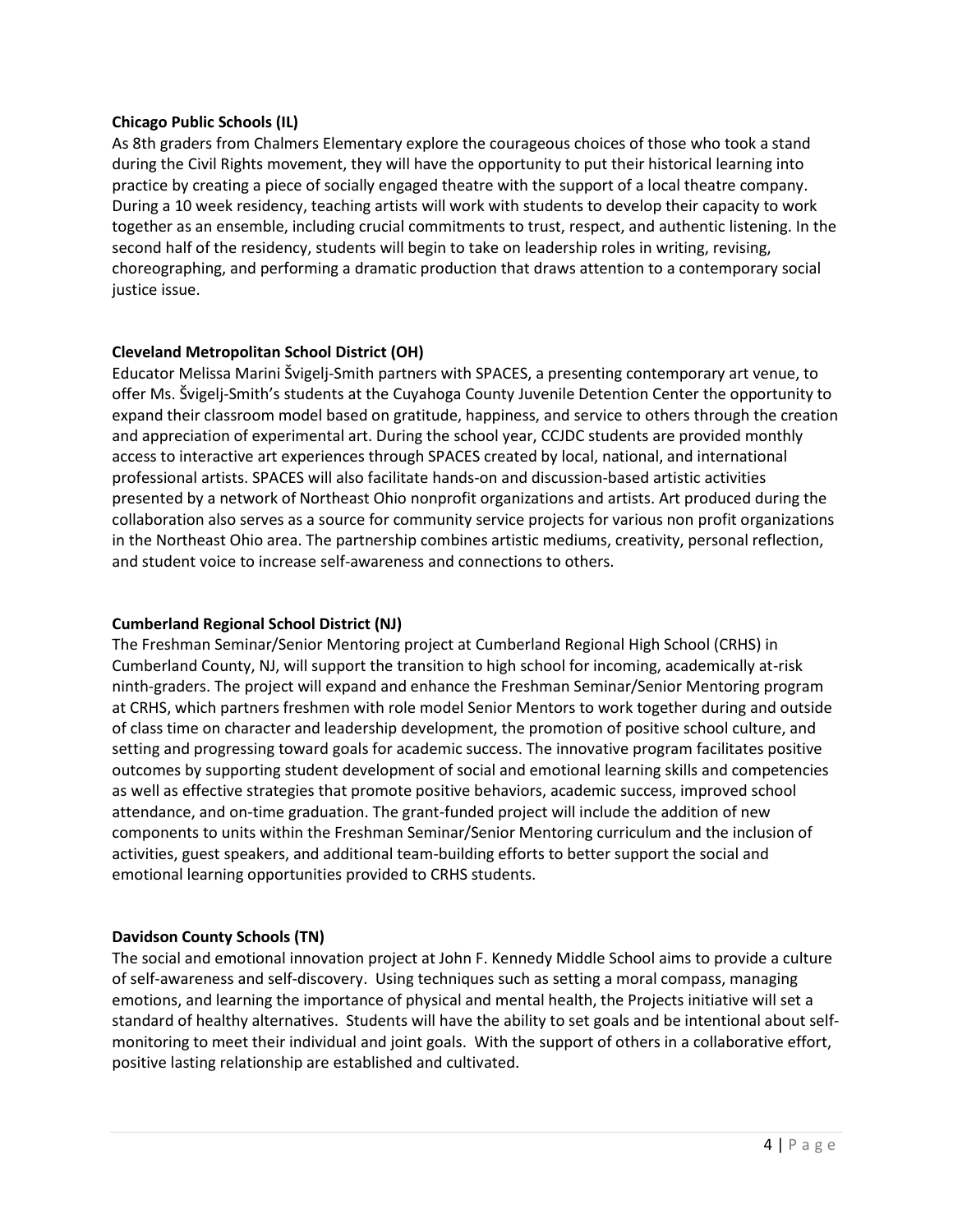#### **Frontier Central Schools (NY)**

The project I will be completing involves creating a documentary of my students and their experiences as they pursue Passion Projects and develop their online identity by creating a website of their work in my ELA class, and other classes (if they choose). The goal is to create a community of learners who are able to advocate for themselves, are confident in their communication skills, and inhabit a "can do" mindset. The documentary will trace the creation of this type of climate and celebrate the successful completion of a website for each student.

#### **Holyoke Public Schools (MA)**

What we know from a strong body of interventionist research with high-adversity families (Mary Dozier and Phil Fisher among the scholars), is that the home matters to a child's socio-emotional and school success. Carol Dweck (2015) provides growth mindset scripts that can be practiced at home and in classrooms. We propose a series of 6 workshops for families of students primarily in our Freshman Academy community that empower them as partners as we acquire and practice socio-emotional skills together. The workshops are also open to the entire Holyoke learning community of up to 1500 families. We hope this active, bi-lingual workshop format will provide an opportunity to build a strong, capable community which can wield an array of socio-emotional tenacities that will improve students' feeling of agency — a resilience that will improve high school graduation rates and promote curiosity at home and at school.

#### **Los Angeles Unified School District (CA)**

In recognizing that student success relies on the interdependence between school, family, and community, 24th Street's SEL project is multidimensional. Dimension 1 occurs during the school day, where focus students are provided 45 minutes of daily, targeted acquisition and practice of CASEL's 5 core SEL competencies (Self-Management, Self-Awareness, Social Awareness, Relationship Skills, and Responsible Decision Making). Students also receive training in methods of conflict management, with the expectation that these skills will eventually enable them to act as Peer Mediators. Dimension 2 involves focus students' families and community, through home visits and workshops. This dimension serves to both underscore and foster the role of families in supporting student SEL knowledge and health. Additionally, these meetings provide the opportunity to create and support relationshipbuilding within the wider community.

#### **Metro Nashville Public Schools (TN)**

The Innovative SIFE SEL Project is designed to develop a Trauma-Informed SEL framework to support our SIFE (*Students with Interrupted Formal Education*) Program in 1st-12th grade in Metro Nashville Public Schools. Our SIFE program services up to 300 students that often come from refugee situations from, the Congo, Syria, Iraq, Kurdistan, Somalia, Myanmar, Nepal, Burma, El Salvador and Guatemala. Many of our students have recently come from severe traumatic experiences due to war, violence and political turmoil in their home country, separation from family, and new resettlement. We've realize that by thinking outside the box we can develop a program to better meet the needs of our refugee students with chronic trauma and high SEL needs via a) enhancing our current SEL practices with new interventions such as art therapy, breath intervention and trauma sensitive yoga, b) collaborating more intentionally with families, c) building teacher capacity through SEL model classrooms, and d) partnering with district and community stakeholders, and local national organizations. Our goal is to create a strong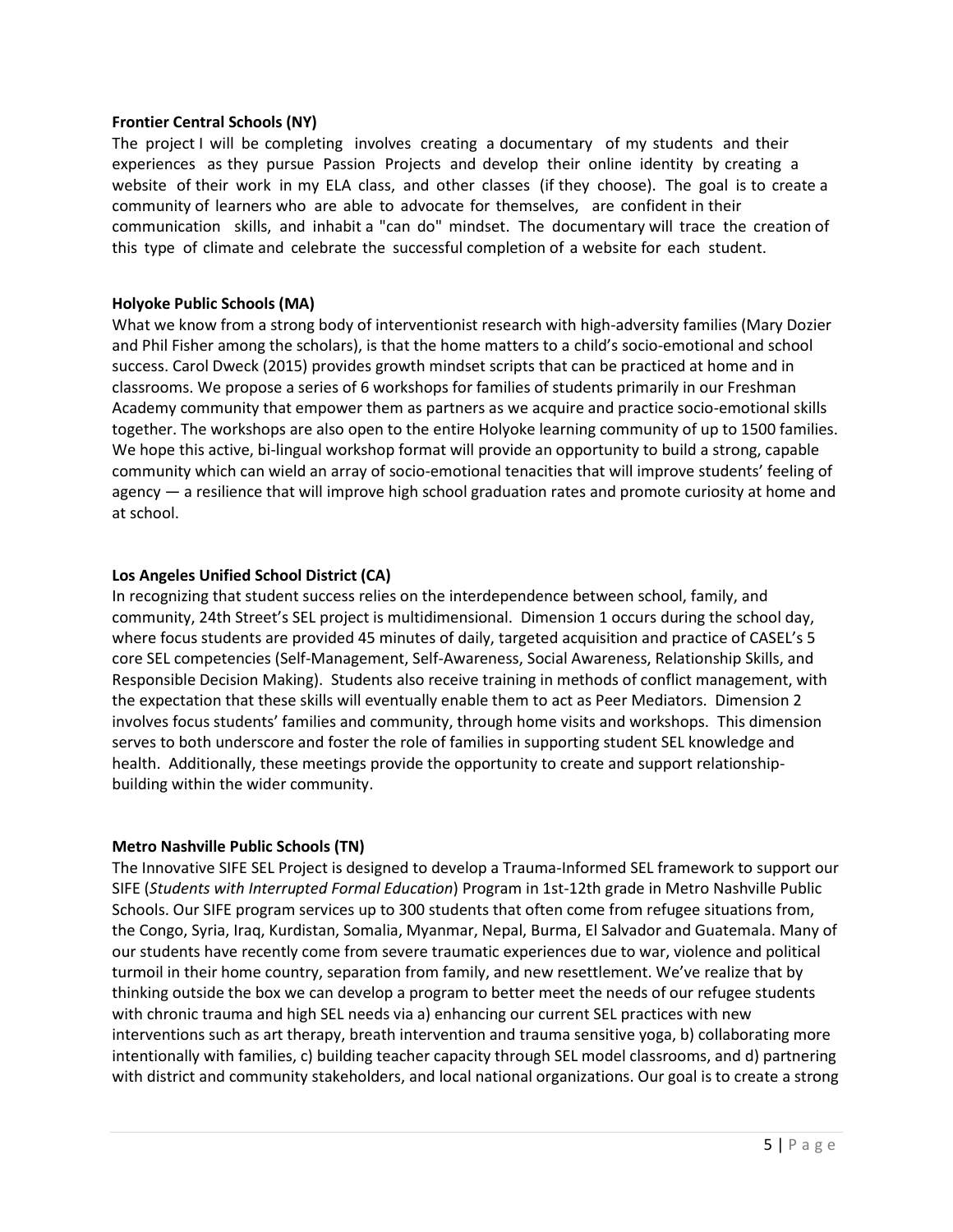SEL framework that supports all of our SIFE students and their families transitioning to school and life throughout their first year in the United States.

#### **Newark Public Schools (NJ)**

This year, Speedway Academies will further our commitment to restorative practices by investing in our best social-emotional learning resources--our own students and community. This project seeks to address two key student needs: (1) the need for additional SEL/restorative practices infusion into academia and (2) the all-too-often culturally irrelevant "character education" currently available on the market. We will host the first annual Speedway Academies SEL Incubator—a chance for our 3<sup>rd</sup> – 5<sup>th</sup> grade students to (1) develop project proposals for SEL PD content, interaction mechanisms, and other ideas to improve SEL/RP in our school community, (2) pitch these proposals to a community board, and (3) implement these projects, thanks to the kind partnership with the NoVo Foundation Social and Emotional Learning (SEL) Innovation Fund.

## **New York City DOE (NY)**

The Resilient Scholars Program is the Urban Assembly's approach to Social Emotional Learning. Here at the Urban Assembly School for Wildlife Conversation, we will be focusing on direct instruction three days a week using the School Connect Curriculum, assessment, using the Devereux Student Strength Assessment, and integration using the Resilient Scholars program Matrix. We are particularly excited about the opportunity for our students to utilize these important SEL competencies in their internships at the world famous Bronx Zoo. Our students will maximize their experiences at the zoo by developing their competencies around working in teams and setting and achieving goals. We are honored to have the opportunity to receive this grant to support our students.

# **Noble Network of Charter Schools (IL)**

THE PEACE ROOM is a specially designed place for students to improve their SEL Competencies in selfawareness, management, social awareness, and relationship skills so that students may have a successful learning experience. The PEACE ROOM is a converted classroom designed to instill a sense of tranquility. With a love seat, cozy chairs, pre-loaded MP3 players with nature sounds and even a tropical fish tank, individual students are granted the space and place to practice these SEL competencies. THE PEACE ROOM is also used for all school peer mediation and restorative justice practices. Members our administrative team, our instructional team, and our culture team all work to support students who need to make use of the room during the regular school day. In this way, every adult in the building will be seen as a supporter of students' SEL understanding and learning.

# **Oak Hill United School Corporation (IN)**

For Oak Hill Junior high, we will be utilizing the SEL grant in the following ways. We plan to strengthen staff knowledge of growth mindset and how helping students focus on growth mindset can improve academic performance as well as increase social and emotional skills. Target students will participate in small group instruction in social and emotional learning which will focus on self-regulation, selfawareness, understanding of social situations, and growth mindset. We will be purchasing subscriptions for staff development and student use for the Mindset Works/Brainology program. Another goal we have is to plan family nights with target students to allow them a chance to practice their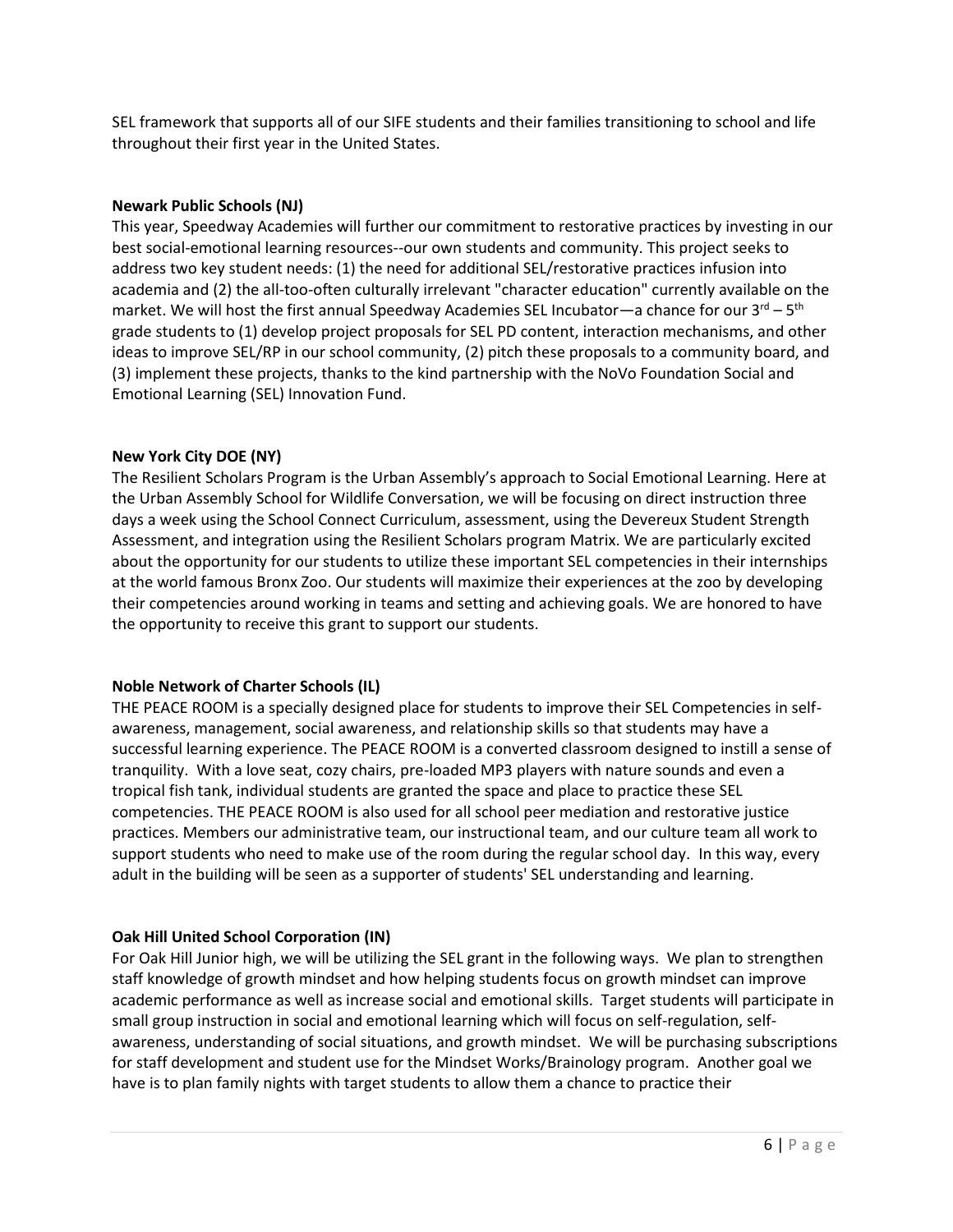social/emotional learning in a real social environment. Students will plan activities and invite others to attend.

# **Tindley Accelerated Schools (IN)**

As Teach Plus Indianapolis Policy Fellows, we are dedicated educators who are passionate about social justice. Our small group community project was centered on children dealing with adverse childhood experiences (ACEs). We had a viewing of the documentary "Paper Tigers" which documented the lives of staff and students of Lincoln Alternative High School in Walla Walla, Washington. The Students at this high school had behavioral issues and poor academic performances and were usually suspended from school. After discovering the studies on adverse childhood experiences (ACEs), the high school changed its approach to handling the students with kindness and in-school suspension versus automatic punitive punishments. As a follow up to the viewing we hosted an event inviting community stakeholders to hold a discussion on the documentary and what we could do to support the students in our Indianapolis schools who are dealing with similar issues. The data gathered from the event made us realize there was a need for additional supports in schools to support students who may be suffering from ACEs. Our group has decided to launch a program to train staff members on how to support students dealing with ACEs. After the implementation of our program, we hope to expand the program to reach more urban youth in our city. The idea would be that every educator in Indianapolis has access to the program so that they can best serve their students. Our project will look to target three of the SEL competencies: self-awareness, self-management, and social awareness. Our hope is by targeting these competencies experience both self-reflection and reflection through dialogue. Our students will build self-awareness of their own experiences and will have the opportunity to connect with the experiences of others, empathize with them, and see beyond aggression and conflict to the underlying needs of their peers.

# **Tumwater School District (WA)**

Tumwater High School will be targeting 9th and 10th grade male students providing them with specific social emotional tools to help them navigate the high school experience and provide them with skills to be career and college ready. We will meet with a small group of students on a weekly basis providing them with direct instruction and counseling on social emotional skills, conduct college campus field trips and regularly monitor academic performance. The goals of this program are to increase school attendance, academic progress and decrease discipline incidents.

#### **Washtenaw Intermediate School District (MI)**

Our project is to implement an advisory program and partnerships that scaffolds student skills and directly addresses the at-risk factors of our students using these essential habits and a targeted social-emotional learning advisory curriculum. In tandem with developing a robust curriculum that weaves in common language and elements of social-emotional learning competencies and our identified essential habits, we are also beginning to identify external partners and create training resources for social emotional curriculum needs. Next year we will include professional support for our teachers around trauma-informed approaches for our students, particularly with cognitive behavioral therapy training for all teachers, and build into regular staff meeting times ongoing curriculum work time to incorporate common SEL language, activities, and strategies into the curriculum. Furthermore we want to build and develop a daily advisory team time for our 9th and 10th grade students that give staff and students a greater opportunity to practice that common language, develop coping strategies, and build cohesion as a school community.